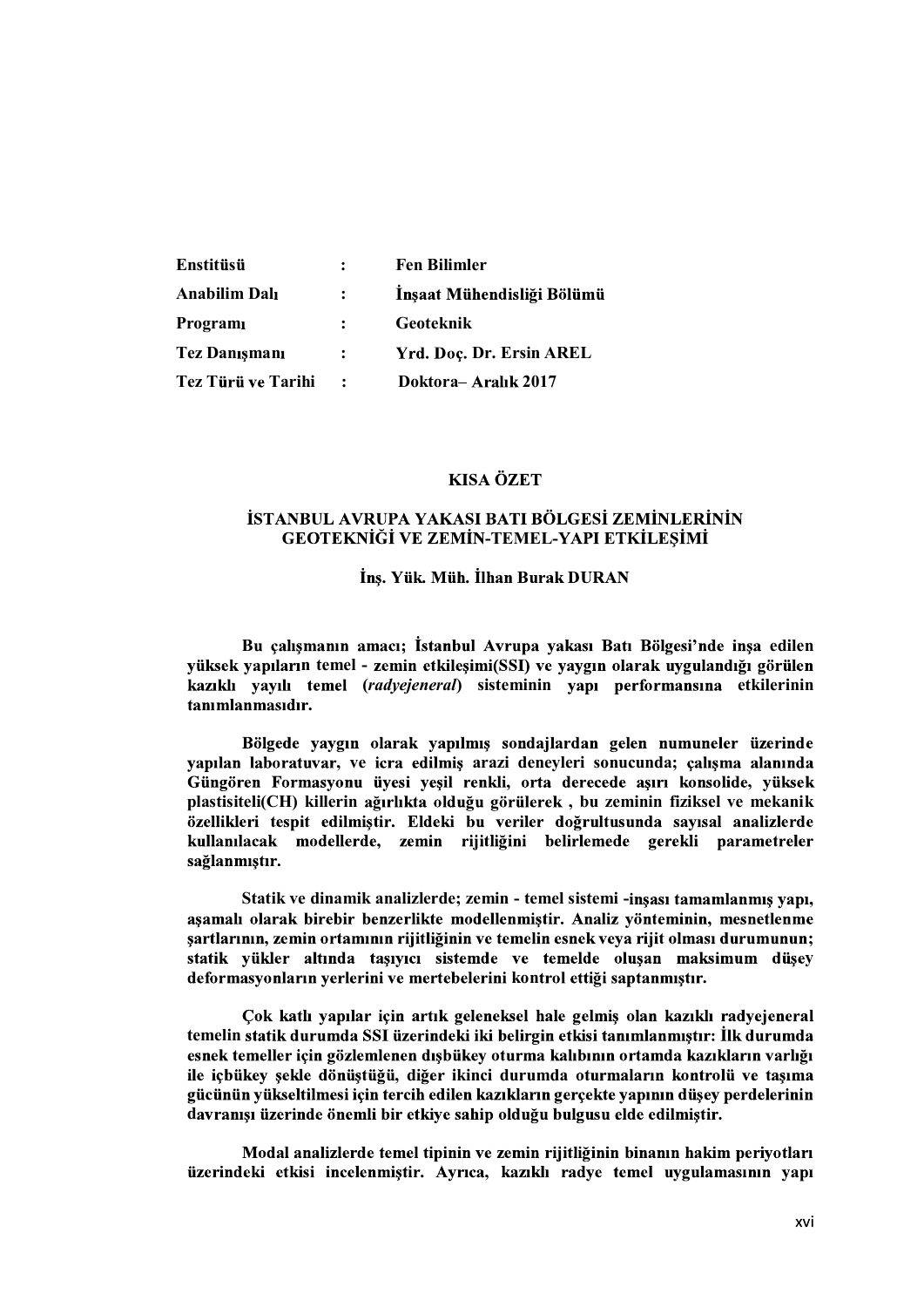modlarının değişimine olan katkısının belirlenmesi için analizler yapılmıştır. Yapı ataletini sağlayan elemanlardan olan perdelerin konumunun kütle katılım oranı dağılımlarına etkiler sağladığı belirlenmiştir.

Modal analiz değerlendirmeleri sonucunda belirlenen Rayleigh parametreleri, dinamik çözümlerde kullanılan malzeme modellerine uygun olarak tanımlanmıştır. Zeminin modele katılmadığı ankastre mesnetlenme durumu referans alınarak; temel gömme derinliği ile kazıkların, yapının salınımı ve göreceli kat ötelenmelerinde önemli .

Yapılan tüm analizler irdelendiğinde, "kazıklı radyejeneral temel" uvgulamasının çok katlı, 4 veya daha fazla bodruma sahip yapılarda için belirgin bir olumlu etki yapmadığı görüşüne varılmıştır. Ancak uygulandığında; kazıkların,<br>vapıdaki tasıvıcı perdeler üzerinde olusan deformasyonları azaltması vönündeki etkisinin göz ardı edilmemesi gerekmektedir.

Anahtar Kelimeler: Yapı-Temel-Zemin Etkileşimi, Güngören Formasyonu, Kazıklı Radyejeneral Temel, Statik ve Dinamik Analiz.

**Bilim Dalı Sayısal Kodu: İMGD**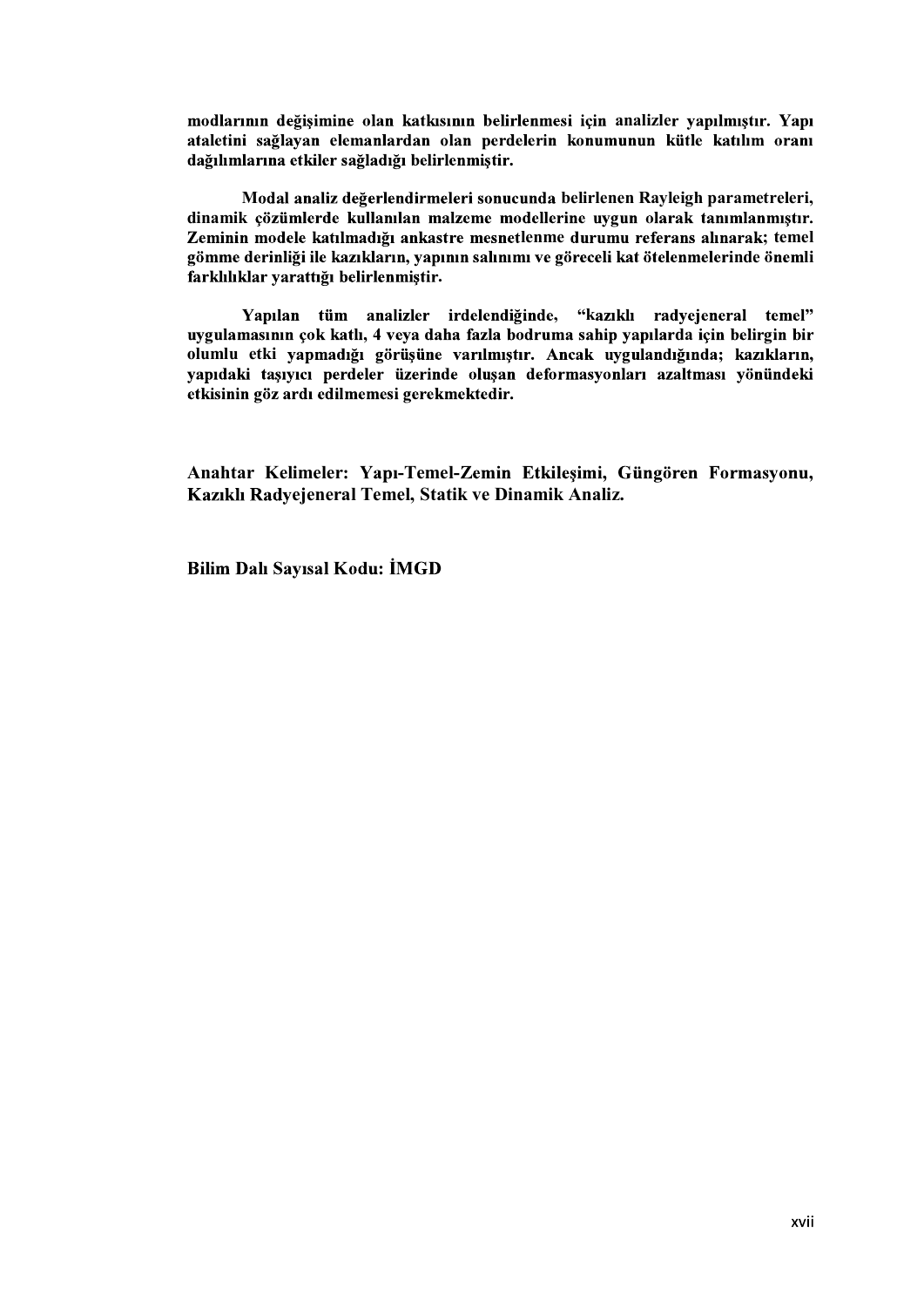| <b>University</b>              | <b>Istanbul Kultur University</b> |
|--------------------------------|-----------------------------------|
| Institute                      | <b>Institute of Sciences</b>      |
| <b>Department</b>              | <b>Civil Engineering</b>          |
| Programme                      | <b>Geotechnical Engineering</b>   |
| <b>Literature Supervisor</b>   | <b>Asist. Prof.Ersin AREL</b>     |
| <b>Degree Awarded and Date</b> | <b>PhD-December 2017</b>          |

#### ABSTRACT

# "A GEOTECHNICAL ASSESSMENT OF SOIL-FOUNDATION-STRUCTURE INTERACTION AT THE WESTERN PART OF EUROPEAN **SIDE OF ISTANBUL"**

İlhan Burak DURAN, B.S.in C.E.; M.S.

The purpose of this thesis is to investigate the effect of piled raft systems on the superstructure, which is extensively employed in the Western part of the City of Istanbul.

A comprehensive laboratory and in situ testing program was implemented around the zone of study to determine the physical and mechanical properties of the local soils. The investigations demonstrated the predominance of moderately overconsolidated fat clays of Güngören Formation throughout the soil profiles.

Static and dynamic analyses were performed on the prototype models of the buildings already in service. It was determined that in static conditions, the deformations of the superstructure and the foundation system were governed by the method of analysis, support conditions, and the rigidity of the foundation medium.

Two distinct effects of the piled mats, the use of which has almost become routine, on the tall superstructure were identified. Firstly, the concave shape of a flexible foundation was converted to convex when supported by piling and secondly, the influence of piling intended to control settlements and augment bearing capacity had